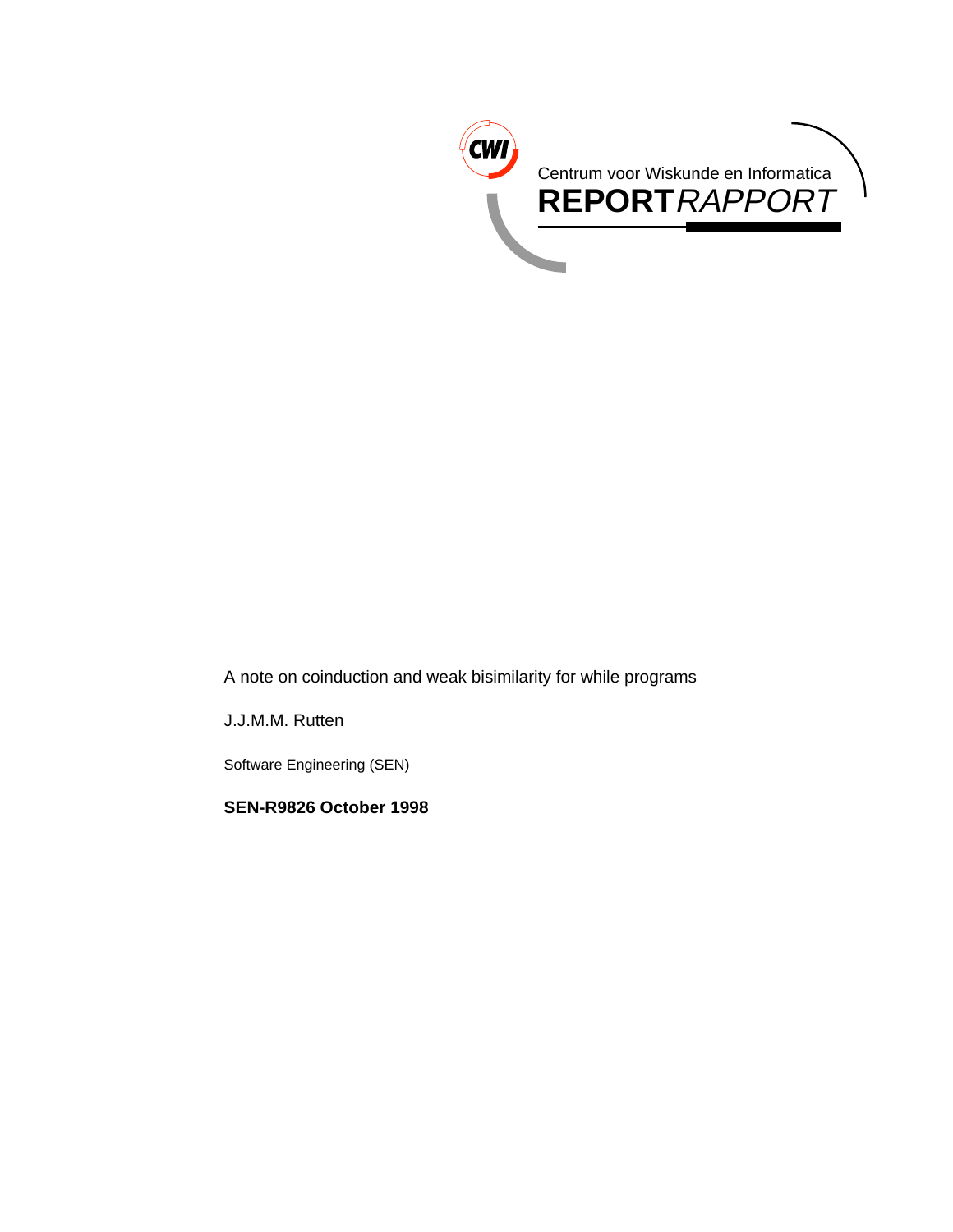Report SEN-R9826 ISSN 1386-369X

CWI P.O. Box 94079 1090 GB Amsterdam The Netherlands

CWI is the National Research Institute for Mathematics and Computer Science. CWI is part of the Stichting Mathematisch Centrum (SMC), the Dutch foundation for promotion of mathematics and computer science and their applications.

SMC is sponsored by the Netherlands Organization for Scientific Research (NWO). CWI is a member of ERCIM, the European Research Consortium for Informatics and Mathematics.

Copyright © Stichting Mathematisch Centrum P.O. Box 94079, 1090 GB Amsterdam (NL) Kruislaan 413, 1098 SJ Amsterdam (NL) Telephone +31 20 592 9333 Telefax +31 20 592 4199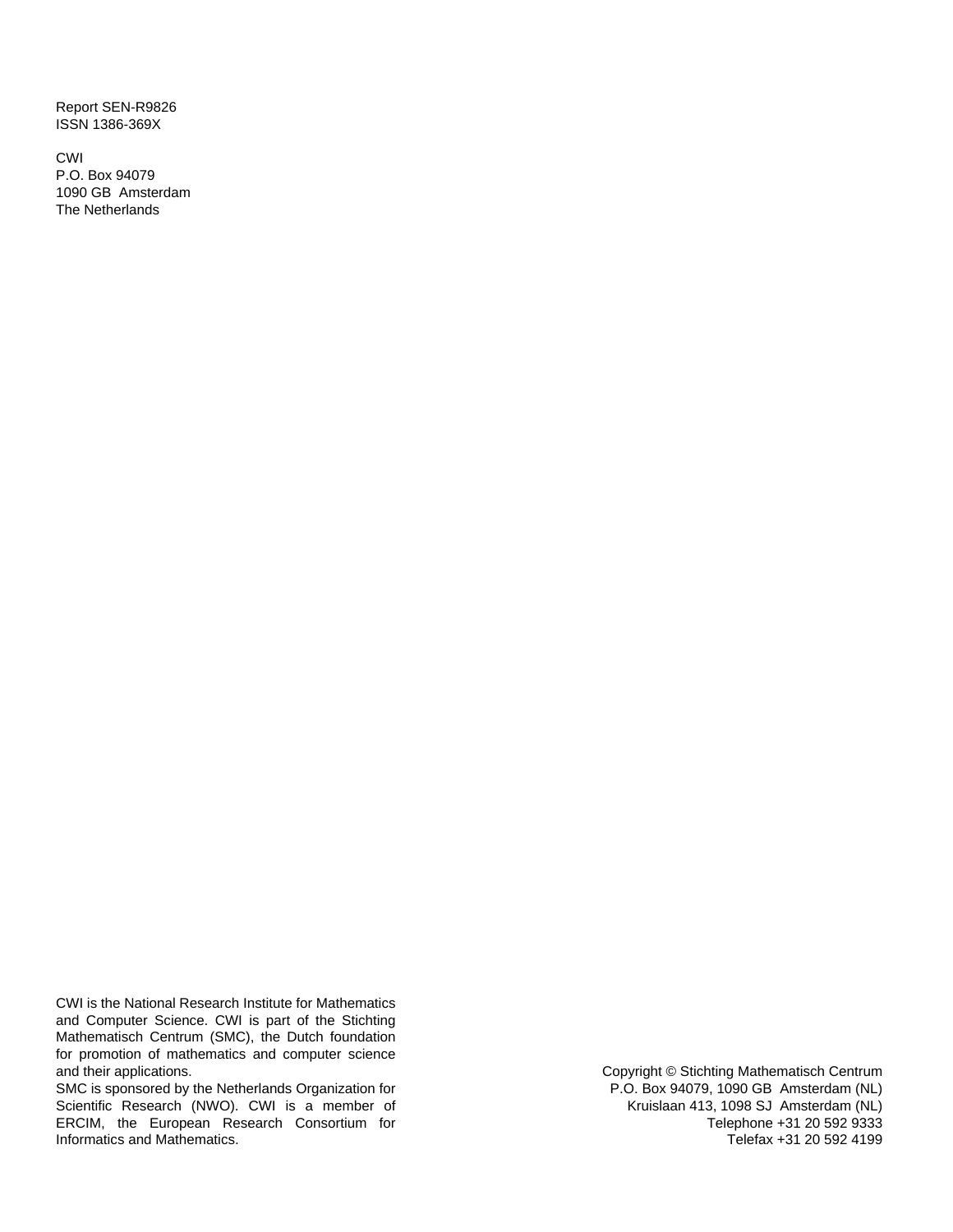# **A note on Coinduction and Weak Bisimilarity for While Programs**

#### J.J.M.M. Rutten *CWI*

#### *P.O. Box 94079, 1090 GB Amsterdam, The Netherlands*<sup>∗</sup>

**ABSTRACT** 

An illustration of coinduction in terms of a notion of weak bisimilarity is presented. First, an operational semantics  $\mathcal O$  for while programs is defined in terms of a final automaton. It identifies any two programs that are weakly bisimilar, and induces in a canonical manner a compositional model D. Next  $\mathcal{O} = \mathcal{D}$  is proved by coinduction.

1991 Mathematics Subject Classification: 68Q10, 68Q55

1991 Computing Reviews Classification System: D.3, F.1, F.3

Keywords  $\mathcal{B}$  Phrases: Coalgebra, automaton, weak bisimulation, coinduction, while program

# **1 Automata**

Let O be a (possibly infinite) set of output symbols. An *automaton* with outputs in O is a pair  $S = (S, \alpha)$  consisting of a set S of states and a transition function  $\alpha : S \to O + S$ . The transition function  $\alpha$  specifies for a state s in S either an output o in O or a next state s' in S. The intuition is that in the first case, the computation is terminating, with observable output  $o$ ; in the second case, the computation takes one step and will continue from the new state  $s'$ . We shall sometimes write  $s \downarrow o$  if  $\alpha(s) = o \in O$ , and  $s \rightarrow_{S} s'$  if  $\alpha(s) = s' \in S$ . If S is clear from the context, we shall simply write  $s \rightarrow s'$ .

This type of automaton is sometimes referred to as Elgot machine, because of the prominent role similar such structures play in the work of C. Elgot (cf. [Elg75]).

A homomorphism between automata  $S = (S, \alpha)$  and  $T = (T, \beta)$  is a function  $f : S \to T$  for which the following diagram commutes:



Here  $id<sub>O</sub> + f$  acts as the identity on O, and maps S to T by f. A function f is a homomorphism precisely when  $s \rightarrow_{S} s'$  implies  $f(s) \rightarrow_{S} f(s')$  and  $s \downarrow o$  implies  $f(s) \downarrow o$ , for all s in S.

A bisimulation between two automata S and T is a relation  $R \subseteq S \times T$  with, for all s in S and t in  $T$ : if  $sRt$  then

- 1. if  $s \rightarrow_{S} s'$  then  $t \rightarrow_{T} t'$  and  $s' R t'$ ;
- 2. if  $s \downarrow o$  then  $t \downarrow o$ ;

<sup>∗</sup>Email: janr@cwi.nl, URL: www.cwi.nl/∼janr.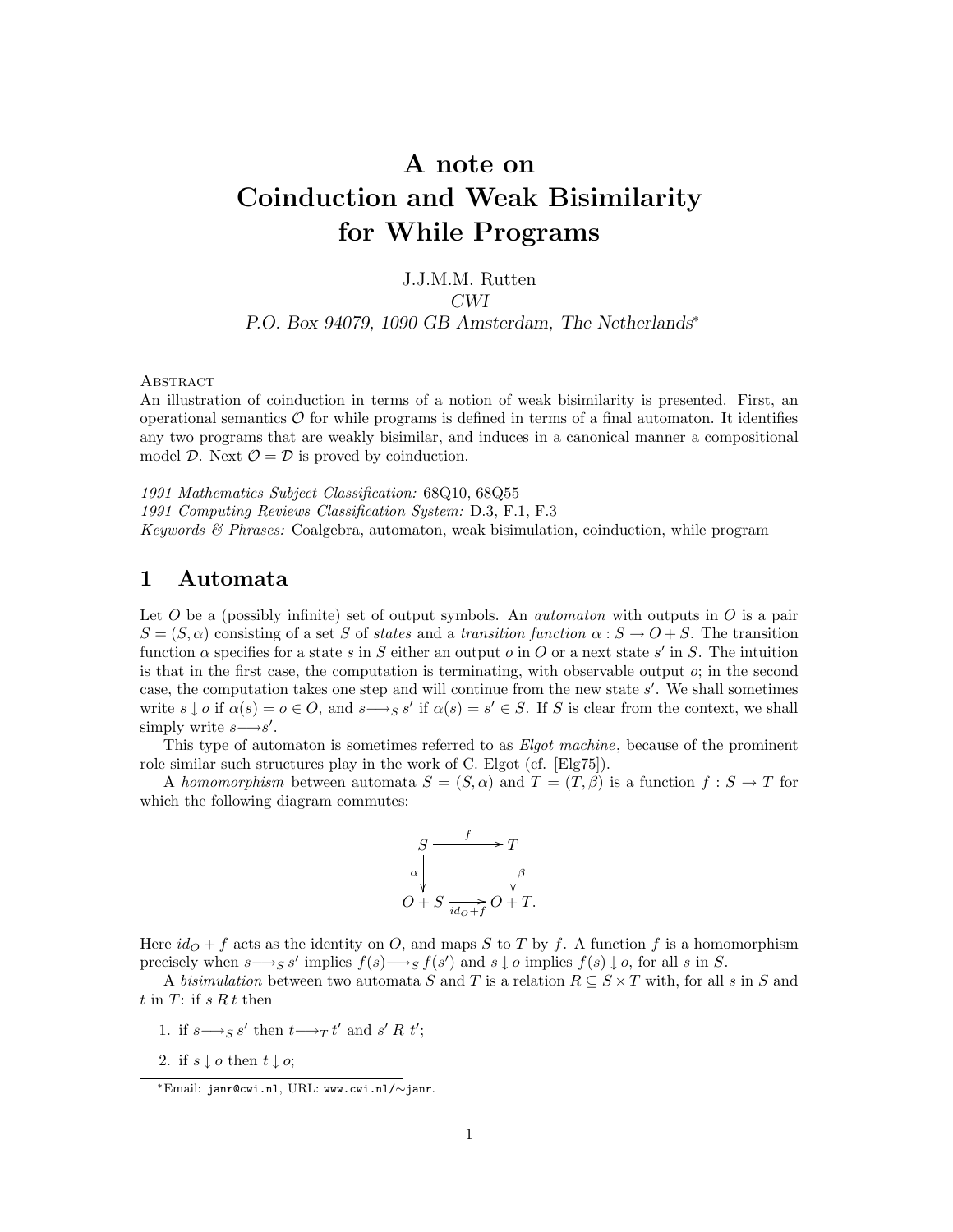3. if  $t \rightarrow_T t'$  then  $s \rightarrow_S s'$  and  $s' R t'$ ;

4. if  $t\downarrow o$  then  $s\downarrow o.$ 

A bisimulation between S and itself is called a bisimulation on S. Unions and (relational) compositions of bisimulations are bisimulations again. We write  $s \sim s'$  whenever there exists a bisimulation R with s R s'. This relation  $\sim$  is the union of all bisimulations and, therewith, the greatest bisimulation. The greatest bisimulation on one and the same automaton, again denoted by  $\sim$ , is called the bisimilarity relation. It is an equivalence relation.

Let  $\mathcal{N} = \{0, 1, \ldots\}$  and let  $C = \{O \times \mathcal{N} \} \cup \{\infty\}$ . The set C can be supplied with a transition function  $\gamma : C \to O + C$  by defining  $\gamma(\langle o, 0 \rangle) = o$ ,  $\gamma(\langle n+1, o \rangle) = \langle n, o \rangle$ , and  $\gamma(\infty) = \infty$ . The automaton  $C = (C, \gamma)$  is of special interest because it is final in the sense that for any automaton  $S = (S, \alpha)$ , there exists a unique homomorphism  $\alpha^{\sharp}: S \to C$ :

$$
S - \frac{\exists! \alpha^{\sharp}}{\alpha} > C
$$
  
\n
$$
O + S \frac{\lambda}{id_{O} + \alpha^{\sharp}} O + C,
$$

defined, for  $s$  in  $S$ , by

$$
\alpha^{\sharp}(s) = \begin{cases} \langle o, n \rangle & \text{if } s = s_0 \longrightarrow s_1 \longrightarrow \cdots \longrightarrow s_n \downarrow o \\ \infty & \text{if } s = s_0 \longrightarrow s_1 \longrightarrow s_2 \longrightarrow \cdots. \end{cases}
$$

If  $\alpha^{\sharp}(s) = \infty$  then we say that (the computation starting in) s diverges. If s does not diverge we say it converges

There is the following principle:

$$
CONDUCTION: \ \forall s, s' \in S, \ s \sim s' \iff \alpha^{\sharp}(s) = \alpha^{\sharp}(s'). \tag{1}
$$

Coinduction can be used as a proof principle: in order to prove  $\alpha^{\sharp}(s) = \alpha^{\sharp}(s')$ , it is sufficient to establish the existence of a bisimulation relation R on S with  $s R s'$ .

# **2 While programs**

Let  $\Sigma$  be an abstract set of program states and let the set Prog of while programs, be given by the following syntax:

 $P ::= \underline{a} | P; Q |$  if  $\underline{c}$  then  $P$  else  $Q |$  while  $\underline{c}$  do  $P$ .

Here  $\underline{a}$  is in Act, the set of actions, and  $\underline{c}$  is in Cond, the set of conditions, with

$$
Act = \{ \underline{a} \mid a : \Sigma \to \Sigma \} \text{ and } Cond = \{ \underline{c} \mid c \subseteq \Sigma \},
$$

where  $\Sigma \to \Sigma$  is the set of all *partial* functions on  $\Sigma$ . Clearly, more concrete definitions can be given for either of these sets. Skip statements and assignments would be typical atomic actions, Boolean expressions could be used as a syntax for conditions, and program states are usually defined as functions from variables to values. We are not interested in such details here. Although not needed for a standard interpretation of while programs, atomic actions are allowed to be partial, which will be convenient later.

Next the behaviour of programs is defined by specifying, in the usual manner, a transition function on pairs  $\langle P,\sigma \rangle$  of programs and program states, as follows:

$$
\langle \underline{a}, \sigma \rangle \downarrow a(\sigma), \text{ if } a(\sigma) \text{ is defined}; \langle \underline{a}, \sigma \rangle \longrightarrow \langle \underline{a}, \sigma \rangle, \text{ otherwise};
$$
  

$$
\langle P; Q, \sigma \rangle \longrightarrow \langle P'; Q, \sigma' \rangle, \text{ if } \langle P, \sigma \rangle \longrightarrow \langle P', \sigma' \rangle; \langle P; Q, \sigma \rangle \longrightarrow \langle Q, \sigma' \rangle, \text{ if } \langle P, \sigma \rangle \downarrow \sigma';
$$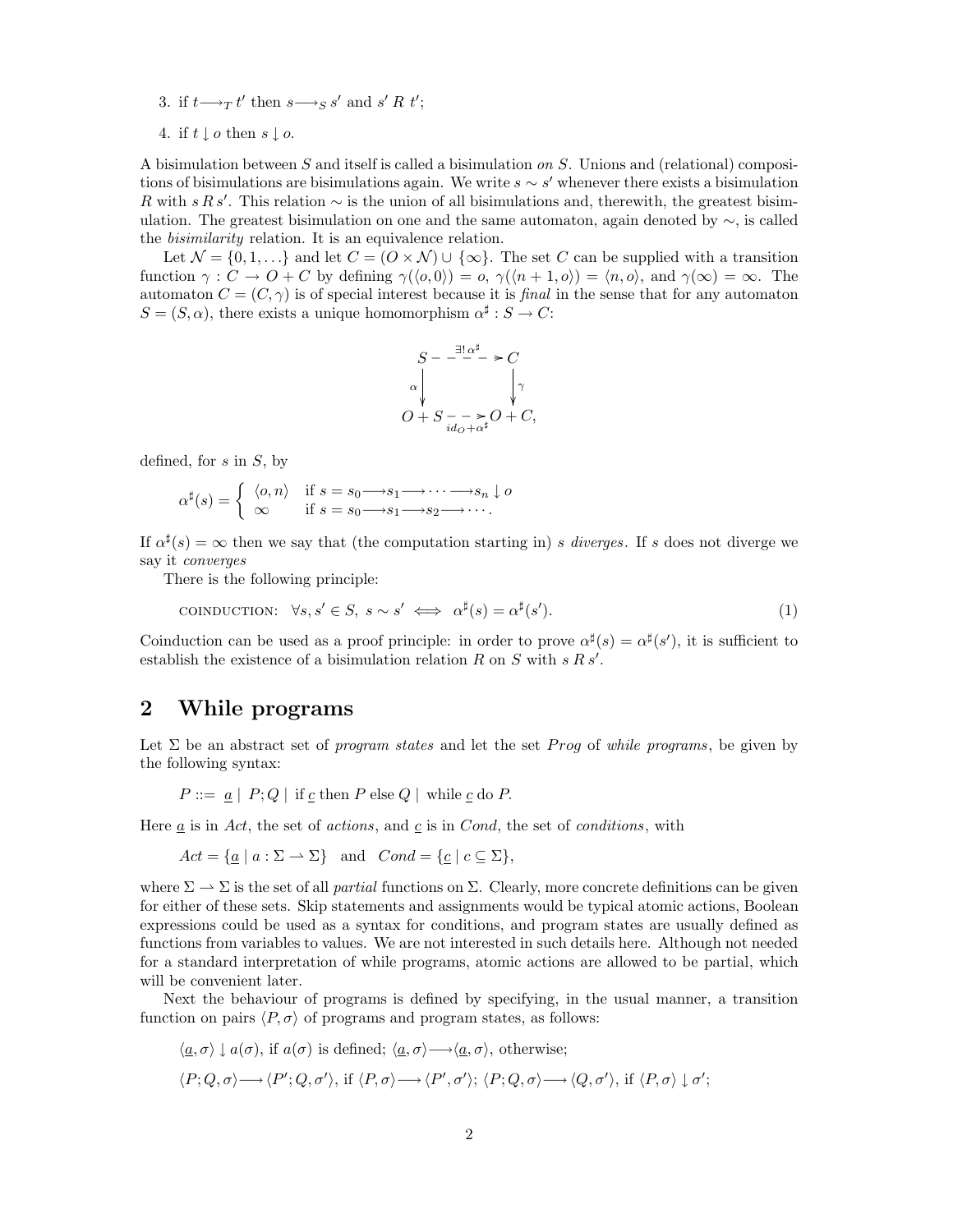$\langle \text{if } \underline{c} \text{ then } P \text{ else } Q, \sigma \rangle \longrightarrow \langle P, \sigma \rangle, \text{ if } \sigma \in c; \langle \text{if } \underline{c} \text{ then } P \text{ else } Q, \sigma \rangle \longrightarrow \langle Q, \sigma \rangle, \text{ if } \sigma \notin c;$  $\langle \text{while } c \text{ do } P, \sigma \rangle \longrightarrow \langle P; (\text{while } c \text{ do } P), \sigma \rangle$ , if  $\sigma \in c$ ;  $\langle \text{while } c \text{ do } P, \sigma \rangle \downarrow \sigma$ , if  $\sigma \notin c$ .

The above determines a transition function  $\alpha$ :  $(Prog \times \Sigma) \rightarrow \Sigma + (Prog \times \Sigma)$ . Taking  $O = \Sigma$  in Section 1 then yields a function

$$
\alpha^{\sharp} : (Prog \times \Sigma) \to (\Sigma \times \mathcal{N}) \cup \{\infty\},
$$

which can be viewed as a first operational semantics for while programs. The function  $\alpha^{\sharp}$  assigns to a pair  $\langle P,\sigma \rangle$  either  $\infty$ , corresponding to the fact that the computation when started in  $\langle P,\sigma \rangle$  is diverging, or  $\alpha^{\sharp}$  yields a pair  $\langle \sigma', n \rangle$ , consisting of an end result  $\sigma'$  together with a natural number indicating the number of computation steps that were needed to obtain it.

Coinduction may now be applied to establish some familiar identities. Let us write  $P \sim Q$ whenever  $\langle P,\sigma\rangle\sim\langle Q,\sigma\rangle$ , for all  $\sigma$ . Writing c' for the complement of c in  $\Sigma$ , we have, for instance,

if c then P else Q  $\sim$  if c' then Q else P,

since for any  $\sigma$ , the following relation obviously is a bisimulation:

 $\{(\text{if } c \text{ then } P \text{ else } Q, \sigma), (\text{if } c' \text{ then } Q \text{ else } P, \sigma)\}\cup \Delta,$ 

where  $\Delta$  is the identity relation on  $Prog \times \Sigma$ .

Because  $\alpha^{\sharp}$  keeps track of the number of computation steps, it is clearly not very abstract. For instance, letting 1 be the identity on  $\Sigma$  (corresponding to a skip statement), P and 1; P are generally not bisimilar (unless the program P will diverge for any  $\sigma$ ). Consequently, the two programs will not be identified by the operational semantics  $\alpha^{\sharp}$ . A more abstract semantics is needed.

### **3 Weak bisimilarity**

Recall from Section 1 that  $C = (O \times N) \cup \{\infty\}$ . Let  $p : C \to O$  map  $\langle o, n \rangle$  to o and let p be undefined in  $\infty$ . Let  $\alpha^{\dagger} = p \circ \alpha^{\sharp}$ :



The partial function  $\alpha^{\dagger}$  is a more abstract version of  $\alpha^{\dagger}$  in that it no longer registers the number of computation steps. It can be characterized as follows. Let  $\Longrightarrow_S$  denote the reflexive and transitive closure of the transition relation  $\longrightarrow_S$  of an automaton  $S = (S, \alpha)$ . A weak bisimulation between automata S and T is a relation  $R \subseteq S \times T$  with, for all s in S and t in T: if s R t then

- 1. if  $s \rightarrow_{S} s'$  then  $t \rightarrow_{T} t'$  and  $s' R t'$ ;
- 2. if  $s \downarrow o$  then  $t \Longrightarrow_T t' \downarrow o;$
- 3. if  $t\rightarrow_T t'$  then  $s\Rightarrow_{S} s'$  and  $s' R t'$ ;
- 4. if  $t \perp o$  then  $s \Longrightarrow_S s' \perp o$ .

Unions and compositions of weak bisimulations are weak bisimulations again. Two elements s and s' in S are called *weakly bisimilar*, denoted by  $s \approx s'$ , if there exists a weak bisimulation R on S with  $s R s'$ .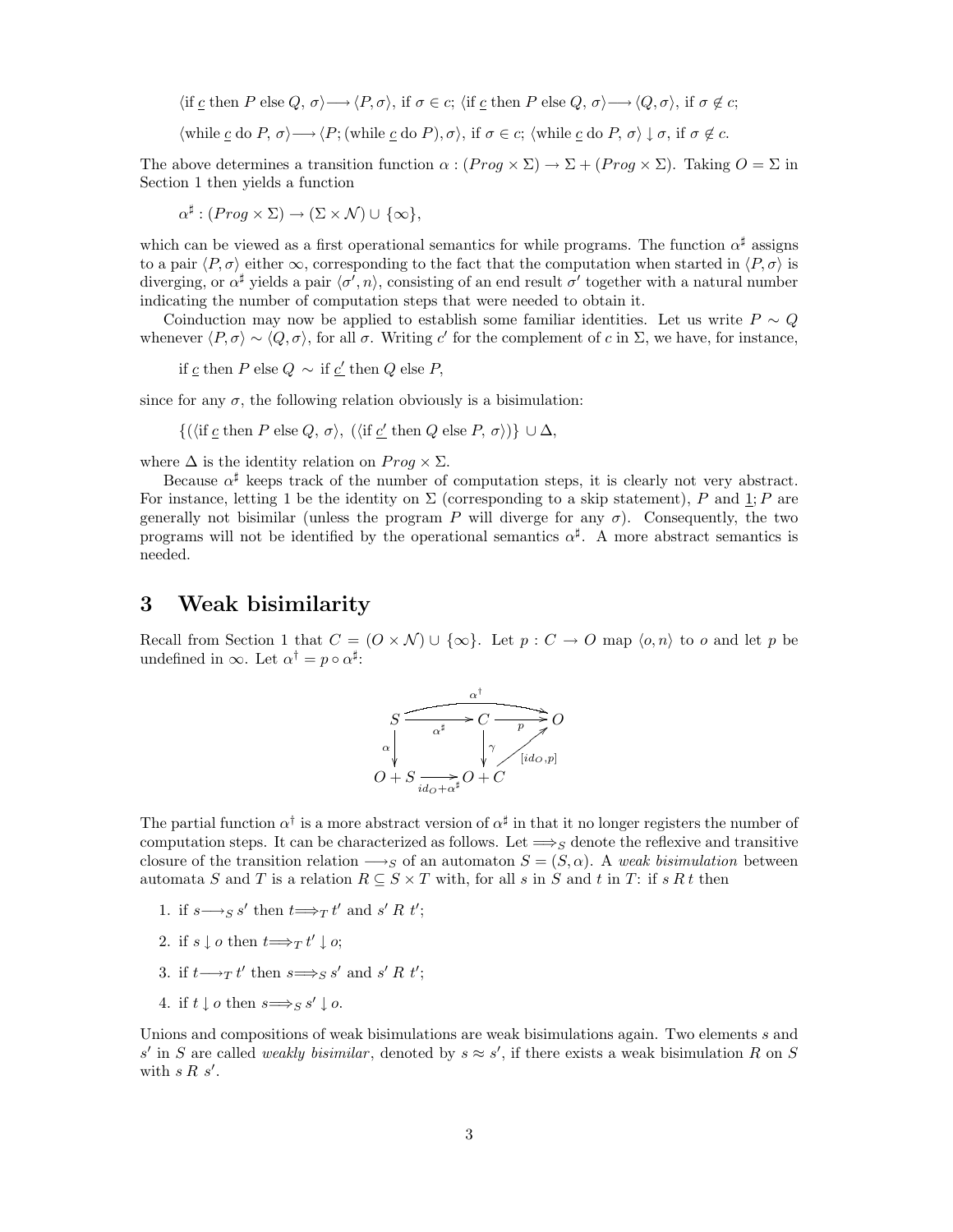Based on the notion of weak bisimulation, there is the following principle:

$$
\approx\text{conductor}:\ \forall s, s' \in S, \ s \approx s' \iff \alpha^{\dagger}(s) = \alpha^{\dagger}(s'). \tag{2}
$$

Again, the implication from left to right may serve as a proof principle: in order to prove  $\alpha^{\dagger}(s)$  =  $\alpha^{\dagger}(s')$  it is sufficient to show that s and s' are weakly bisimilar.

Applying all this to while programs by taking  $O = \Sigma$ , we obtain a (partial) function  $\alpha^{\dagger}$ :  $Prog \times \Sigma \rightarrow \Sigma$ . Equivalently, there is a function

 $\mathcal{O}: Prog \to (\Sigma \to \Sigma), \quad \mathcal{O}(P)(\sigma) = \alpha^{\dagger}(\langle P, \sigma \rangle),$ 

which is the classical operational semantics of while programs. Writing  $P \approx Q$  whenever  $\langle P, \sigma \rangle \approx$  $\langle Q, \sigma \rangle$  for all  $\sigma$ , coinduction takes the following form:

 $\approx$ -coinduction:  $\forall P, Q \in Prog$ ,  $P \approx Q \iff \mathcal{O}(P) = \mathcal{O}(Q)$ .

Many semantic equalities are now immediate by coinduction from the fact that there exist a suitable weak bisimulation, such as for the following pair of programs:

while c do  $P \approx$  if c then  $(P;$  while c do P) else 1.

Note that these statements are not bisimilar in the sense of Section 2.

# **4 A compositional semantics**

An operational semantics for while programs is usually followed by a compositional semantics (also called denotational), which is typically obtained as a least fixed point of a monotone or continuous operator on a complete lattice or complete partial order (cf. [dB80]). Here we show that such a compositional semantics can be directly obtained from the automaton  $(Proq \times \Sigma, \alpha)$ or, equivalently, from the operational semantics  $\mathcal{O}$ . As a consequence, the equivalence of both semantics will be immediate by coinduction.

Recalling that for any partial function  $a : \Sigma \to \Sigma$ , we have an element <u>a</u> in *Prog*, we can define semantic operators of the following types

 $(-)$ **;**  $(-)$  :  $(\Sigma \rightarrow \Sigma)^2$  →  $(\Sigma \rightarrow \Sigma)$ **if** c **then** (−) **else** (−) :  $(\Sigma \to \Sigma)^2 \to (\Sigma \to \Sigma)$ **while**  $c$  **do**  $(-)$  :  $(\Sigma \to \Sigma) \to (\Sigma \to \Sigma)$ 

by simply putting, for partial functions  $a, b : \Sigma \to \Sigma$ ,

 $a; b = \mathcal{O}(a;b)$ **if**  $\underline{c}$  **then**  $\underline{a}$  **else**  $\underline{b}$  =  $\mathcal{O}(\text{if } \underline{c} \text{ then } \underline{a} \text{ else } \underline{b})$ **while**  $\underline{c}$  **do**  $\underline{a}$  =  $\mathcal{O}(\text{while } \underline{c} \text{ do } \underline{a})$ 

Next a compositional semantics  $\mathcal{D}: Prog \to (\Sigma \to \Sigma)$  can be defined as usual:

$$
\mathcal{D}(\underline{a}) = a
$$
  
\n
$$
\mathcal{D}(P;Q) = \mathcal{D}(P); \mathcal{D}(Q)
$$
  
\n
$$
\mathcal{D}(\text{if } \underline{c} \text{ then } P \text{ else } Q) = \text{if } \underline{c} \text{ then } \mathcal{D}(P) \text{ else } \mathcal{D}(Q)
$$
  
\n
$$
\mathcal{D}(\text{while } \underline{c} \text{ do } P) = \text{while } \underline{c} \text{ do } \mathcal{D}(P)
$$

In order to prove the equivalence of  $\mathcal O$  and  $\mathcal D$ , we first observe that

$$
P \approx \mathcal{O}(P),\tag{3}
$$

for all  $P$  in  $Prog$ . Secondly, weak bisimilarity is a congruence relation; that is, for instance,

if 
$$
P \approx P'
$$
 then (while  $\underline{c}$  do  $P$ )  $\approx$  (while  $\underline{c}$  do  $P'$ ), (4)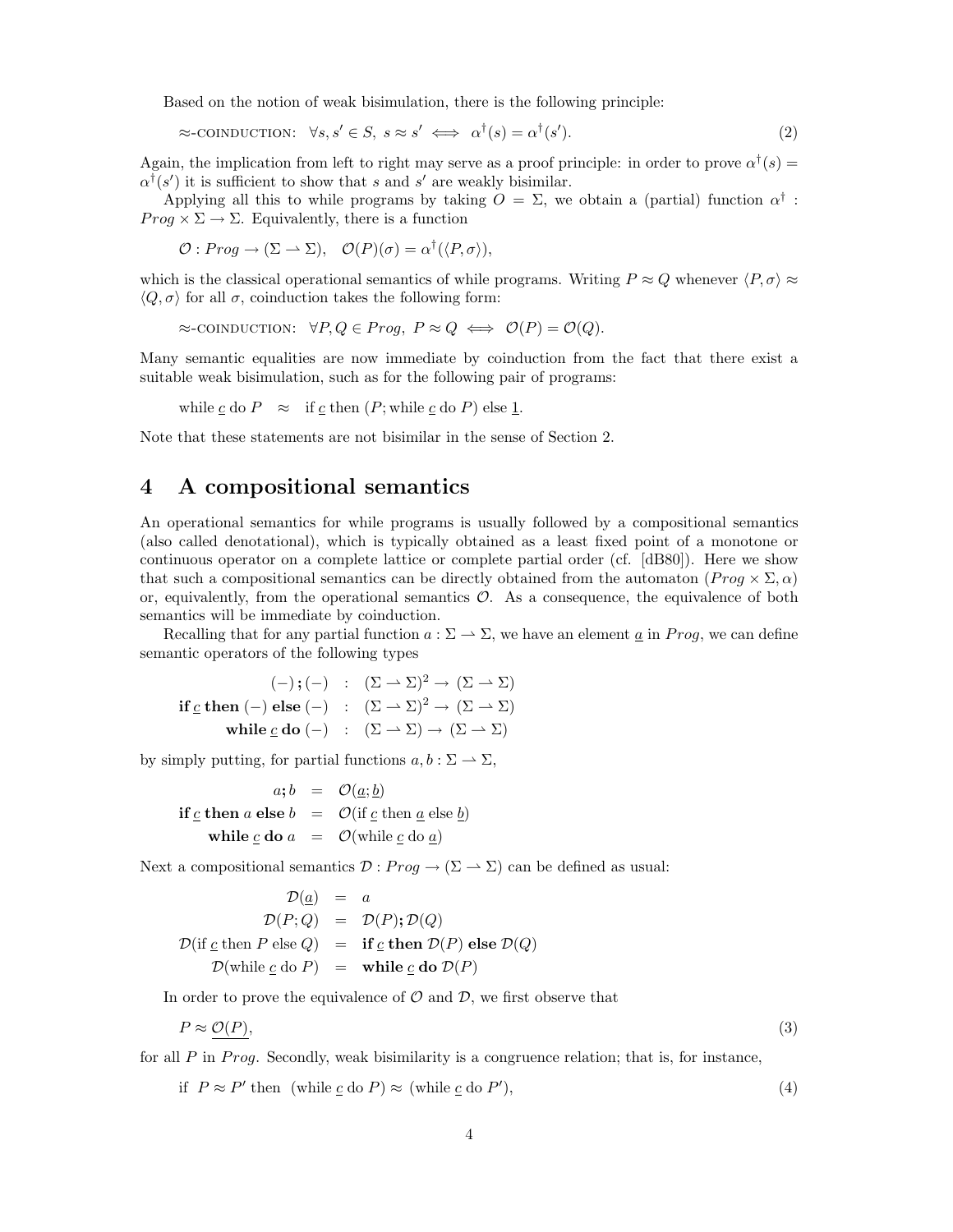and similarly for the other constructs. It is now straightforward to prove

 $\mathcal{O}(P) = \mathcal{D}(P)$ 

for all P, by induction on the structure of P. Supposing, for instance, that  $\mathcal{O}(P) = \mathcal{D}(P)$ , it follows that

 $\mathcal{D}(\text{while }c\text{ do }P)$ 

- $=$  while <u>c</u> do  $\mathcal{D}(P)$
- $=$  **while**  $\underline{c}$  **do**  $\mathcal{O}(P)$  [by the inductive hypothesis]
- $=$   $\mathcal{O}(\text{while } \underline{c} \text{ do } \mathcal{O}(P))$  [by definition]
- $=$   $\mathcal{O}(\text{while } c \text{ do } P)$

since  $P \approx \mathcal{O}(P)$  implies (while  $\underline{c}$  do  $P$ )  $\approx$  (while  $\underline{c}$  do  $\mathcal{O}(P)$ ), from which the last equality follows by coinduction.

## **5 Notes and discussion**

Since the automata we have been dealing with are coalgebras of the functor  $O+(-)$  on the category of sets and functions, the present note can be considered as yet another exercise in coalgebra, similar to that of [Rut98], which deals with deterministic automata. Thus a further illustration is given of the fact that many apparently different manifestations of circular behaviour—such as modelled by automata and while programs but furthermore including various kinds of transition systems, infinite data types and many other examples—can be described in a conceptually uniform and simple way, the only ingredients of the theory being the notions of coalgebra  $(=$  automaton), bisimulation, and homomorphism. This uniformity regards also the definitions of both operational and denotational semantics in one and the same framework, where the operational automaton does the work, so to speak, of defining the semantic operators, without the need of introducing sets carrying additional structure (such as partial orders).

The theory of ordinary bisimulation is a by now rather well developed part of (universal) coalgebra. This is not at all the case for weak bisimulation. The present definition has been inspired by Milner's canonical example of weak bisimulation for concurrent processes (cf. [Mil89]). A general coalgebraic theory of weak bisimulation remains still to be formulated.

The present treatment of while programs can be related to the discipline of iteration theories (see [BE97] for a recent overview) as follows. From the diagram in Section 3, it follows that ´  $\alpha^{\dagger} = [id_{\mathcal{O}}, \alpha^{\dagger}] \circ \alpha$ , which we recognize as one of the fundamental laws of iteration theories. The coinduction principle of (2) can be viewed as a coalgebraic counterpart of this algebraic law.

## **6 Proofs**

The proofs of the statements in Section 1, including (1), all follow from more general observations on universal coalgebra (cf. [Rut96]). Direct proofs are not very difficult either.

For  $(2)$ , from left to right, consider a weak bisimulation R with sRt. It follows from the weak bisimulation property that s converges iff t converges. If  $\alpha^{\dagger}(s) = o$  then  $s \Longrightarrow_S s' \downarrow o$ . Because R is a weak bisimulation, this implies  $t \Longrightarrow_S t' \downarrow o'$  with  $o = o'$ . Thus  $\alpha^{\dagger}(t) = o$ .

For (2), from right to left, suppose  $\alpha^{\dagger}(s) = \alpha^{\dagger}(t)$ . If both are undefined then there are  $s_i$  and  $t_i$  with  $s = s_0 \rightarrow s_1 \rightarrow s_2 \rightarrow \cdots$  and  $t = t_0 \rightarrow t_1 \rightarrow t_2 \rightarrow \cdots$ . Now  $\{\langle s_i, t_i \rangle\}_i$  is a (weak) bisimulation. If both are defined then there exist  $n, m, s_i$ , and  $t_i$  with  $s = s_0 \rightarrow s_1 \rightarrow \cdots \rightarrow s_n \downarrow o$ and  $t = t_0 \rightarrow t_1 \rightarrow \cdots \rightarrow t_m \downarrow o$ . In this case,  $\{\langle s_i, t_j \rangle \mid 0 \leq i \leq n, 0 \leq j \leq m\}$  is a weak bisimulation.

For (3), consider a program P and a program state  $\sigma$ . The following relation can be readily shown to be a weak bisimulation:

$$
\{(\langle P',\sigma'\rangle,\langle \mathcal{O}(P),\sigma\rangle) \mid \langle P,\sigma\rangle \Longrightarrow \langle P',\sigma'\rangle\},\
$$